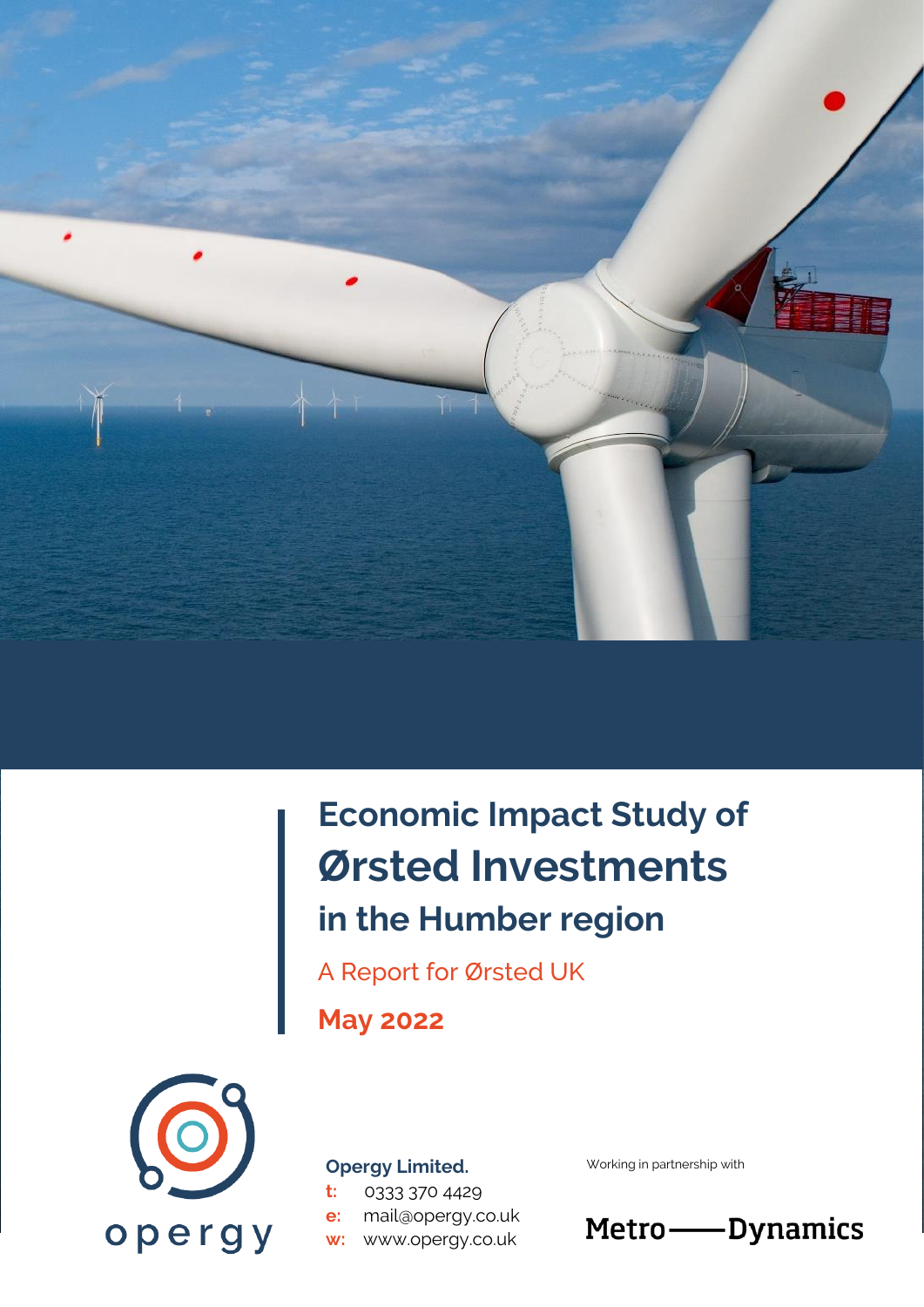## **1 Executive Summary**

Ørsted is among the world's leading renewable energy companies. Over the last decade, the East Coast has grown to become one of Ørsted's major areas of development in the UK. Beginning their activities at the Port of Grimsby in 2012 with a small base and associated infrastructure for the Westermost Rough offshore wind farm, they since opened their expanded East Coast Hub in 2019, now the world's largest offshore wind operations and maintenance centre. The Hub currently supports the six operational East Coast offshore wind farms developed by Ørsted over the last decade (Westermost Rough, Lincs, Race Bank, Gunfleet Sands, and Hornsea 1&2); over the next decade, it will deliver two more. Combined, the existing and future wind farm developments create a capacity of 8.6GW, contributing 17% of the UK government's 2030 ambition of 50GW of offshore wind.

This study quantifies the economic impact of Ørsted-led investments in the Humber region over the last decade and forecast to 2030. Using best practice methodologies, it assesses the effect of the offshore wind farms and associated investments in the Humber on the local employment and business environment, the diffusion of activity through supply chains, and the induced effect of this activity on the wider economy.

Through employment and training opportunities, wind energy in the Humber has transformed the shape of work in the region, engaging local people in a fast-growing and dynamic industry. It has provided new skills and sustainable jobs in a coastal economy, boosting production and providing a source of regional prosperity for decades to come. Through direct investment in local education, and training opportunities in the company, Ørsted is providing a route for local young people to enter one of the world's most dynamic and growing industries.

#### **1.1 Economic Impact Results**

Ørsted has directly invested or enabled investment of **£9.5 billion** (Westermost Rough, Race Bank, Hornsea 1 and Hornsea 2) in infrastructure and assets within a proximity of the Humber. Over the next decade, further investments will add another **£14 billion** in this region**.**

We have modelled this investment to demonstrate the Gross Value Added (GVA) – a measure of productivity – which this investment has contributed to the economy.

The total national economic impact of the investments is **£2.2 billion GVA** over the two decades of offshore wind investment in the Humber.

The effect of this investment generates economic activity through Ørsted's supply chain across the country, in construction work required to build the wind farms in the Humber, and induced jobs across the UK as a result of the increased spending.

Further Ørsted development will **sustain at least 760 jobs in supply chain companies** around the UK**, 7,500 in construction roles**, and **1,100 roles across the broader economy**.